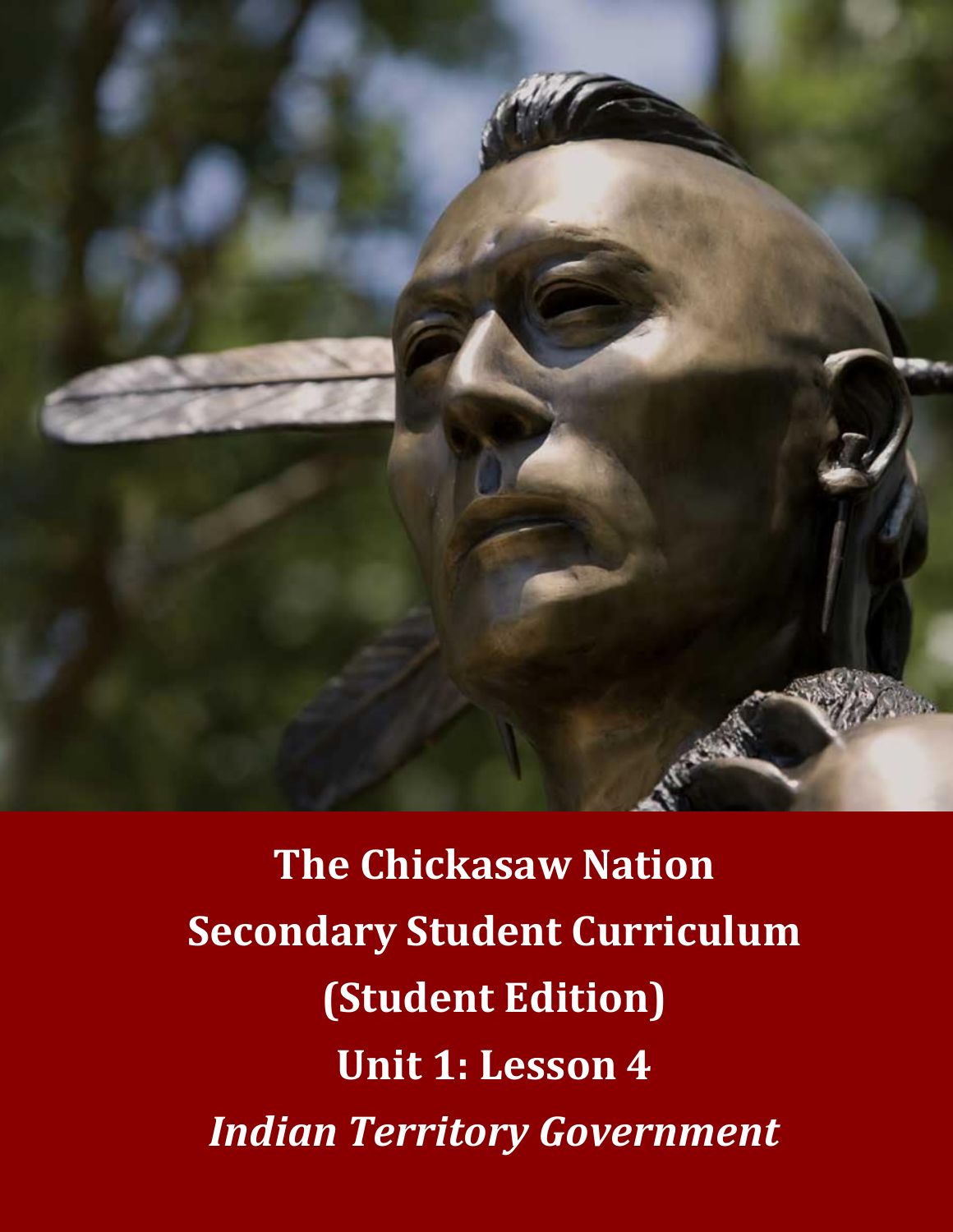# **Table of Contents**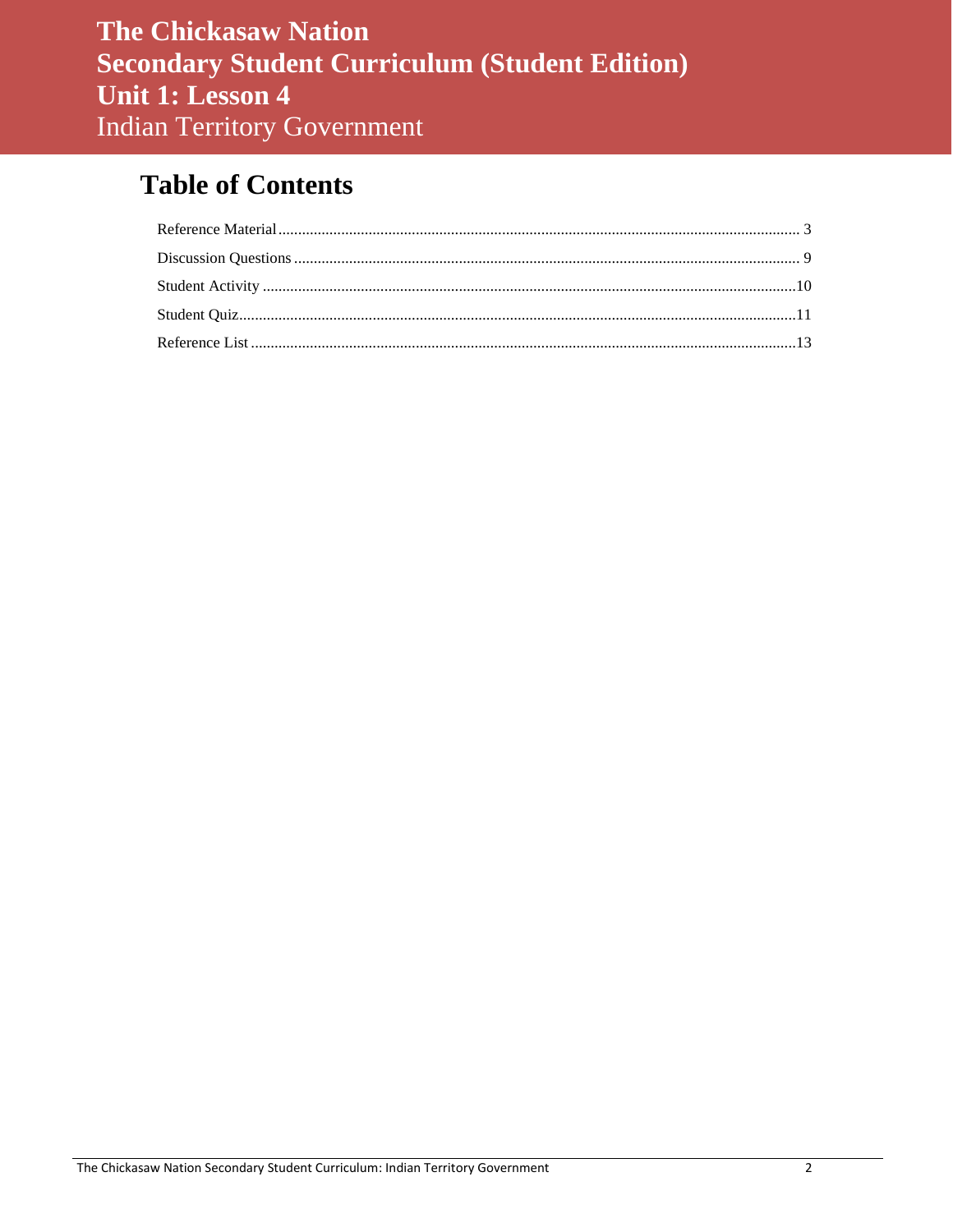#### <span id="page-2-0"></span>**Reference Material**

The Chickasaws were removed from their traditional homeland, including parts of present-day Mississippi, Alabama, Kentucky and Tennessee, beginning in 1837 and continuing into the 1890s. Upon Removal, the Chickasaws found themselves limited and

Articles of a Convention and agreement, between Tribe, of Indian. November 4th A.d. 18

**Figure 1: 1837 Treaty of Doaksville text.**

bound to the Choctaw Nation's constitution and laws in their new land.

Chickasaw leaders had negotiated and signed an agreement with the Choctaw Nation in 1837, called the Treaty of Doaksville, which provided a western home for the Chickasaws. They

gained some control over part of the territory the Choctaws had received from the American government. This territory, which would be called the Chickasaw District, was roughly the western two-thirds of the Choctaw lands—with the other third being the Choctaw District. However, citizens of both nations could settle anywhere in the Choctaw or Chickasaw districts of the Choctaw Nation.

While in their new land of Indian Territory, Chickasaws continued to refer to their leaders as *minko'* (leader). At the same time, many leaders began to utilize the European title of district *chief*, though this was not a traditional title for the Chickasaws like *minko'*. The position of the *minko'* was commonly hereditary, meaning rank was passed down from generation to generation. Although a *minko'* inherited his rank, he had to earn his power and influence; it was never given to him at birth. However, not all Chickasaw leaders who served as the *minko'* were hereditary. Some leaders received their position through leadership and negotiating skills, a strong commitment to the Chickasaw people, culture and sovereignty, and possessing prowess and a fierce attitude on the battlefield.

Traditional Chickasaw leaders who served in Indian Territory included *Ishtehotopa* [ish-tee-ho-to-pah] and *Ishteukahtubby* [ish-tee-you-cuh-tubby], among others. Both men served as the Chickasaw leader during different years following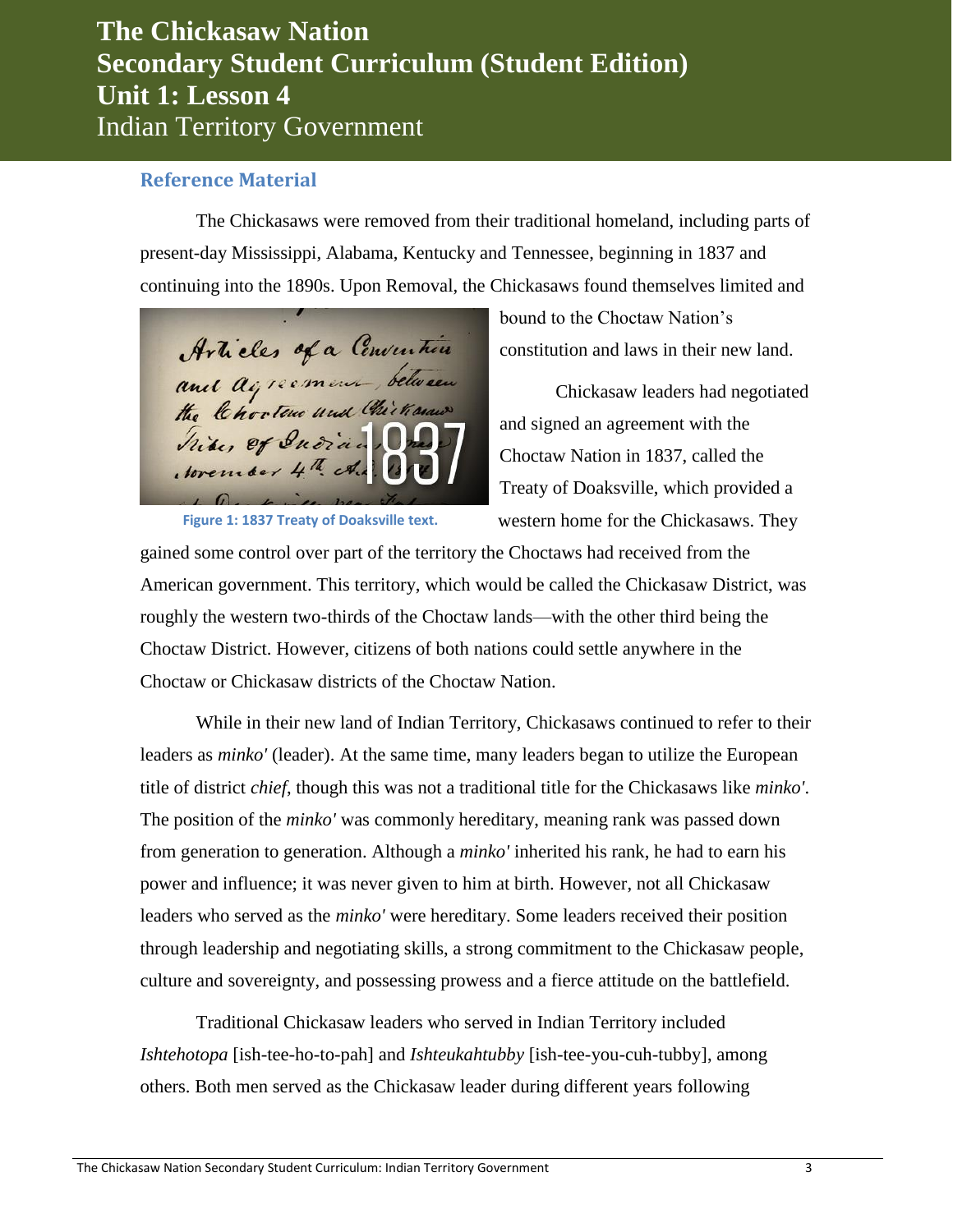Removal.

During the 1840s, the role of the *minko'*, and the title itself, in Chickasaw society began to decline in Indian Territory, and the Chickasaw Nation began to transition into a more modern form of government to adjust to the ever-changing times. Until 1856, this new form of government in Indian Territory would incorporate the title of district chief to oversee the operations of the Chickasaw Nation. The transition would allow them greater opportunities to compete with their non-Indian counterparts and help reestablish themselves in their new land.

At a time when the Chickasawq community seemed to be in dire straits, there was a renaissance of personal and group pride that produced a fresh sense of purpose and direction. They adapted to their new land and forged a new way of life to match the challenges they faced. A new group of Chickasaw leaders stepped forward—men like Edmund Pickens, Cyrus Harris and Winchester Colbert. These men were not hereditary Chickasaw leaders, but they each possessed strong leadership skills and devotion to Chickasaws, like a hereditary *minko'*. Pickens, Harris and Colbert, among others, would go on to serve the Chickasaw people in Indian Territory respectfully.



**Figure 2: Edmund Pickens, the Chickasaw District Chief of the Choctaw Nation.**

As the new leaders of the Chickasaw Nation emerged, the tribe sought to adopt a constitution to establish their government in the new land. On Nov. 4, 1848, the Chickasaw Nation adopted the Choctaw Nation's constitution at Boiling Springs near Fort Washita in the Chickasaw District. An official leader was needed to oversee the Nation, as outlined in the constitution. Pickens was appointed by the Chickasaw Council (later the Chickasaw Legislature) as the *Chief of the Chickasaw* 

*District of the Choctaw Nation*. The title of district *chief* was selected to reflect the Choctaw Nation's leader, a requirement of the adopted Choctaw constitution. Pickens' extensive service and dedication to the Chickasaw Nation helped lead the Chickasaw people toward progress and the signing of the 1856 Chickasaw Constitution. Pickens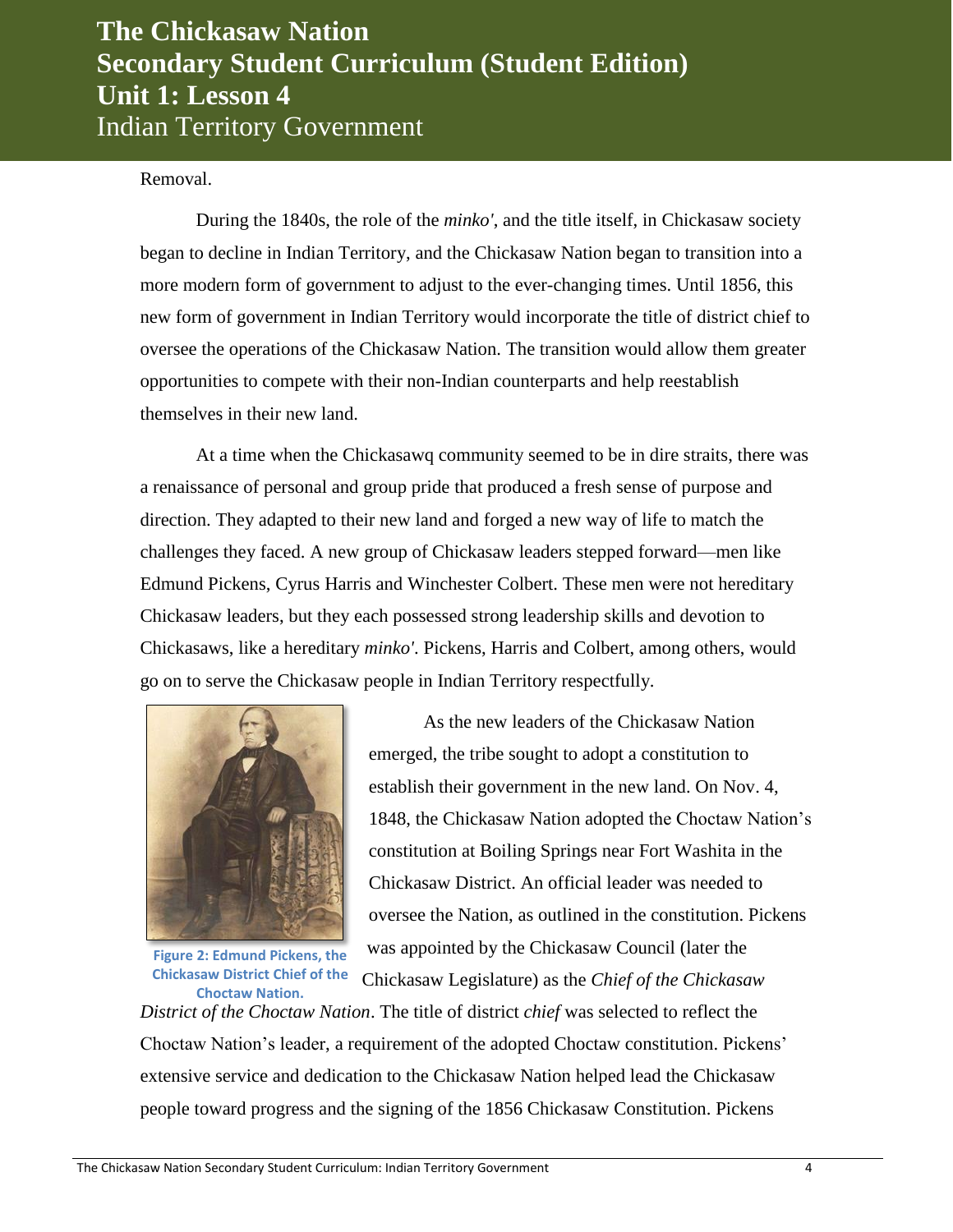continued to serve the Chickasaw Nation as district *chief* until 1856. He is remembered as a leader who exhibited some of the finest qualities known to

man: honesty, integrity, high moral values and common sense.

As the Chickasaws moved into their district, they found the Choctaw Nation laws oppressive. The laws further united the Chickasaws in opposing their unification agreement with the Choctaws. By 1853, after many lobbying trips to Washington, D.C., Chickasaws won official support for separation from the Choctaws. At Washington, in June 1855, Chickasaw and Choctaw commissioners met and negotiated an agreement dissolving their 1837 compact. The treaty permitted Choctaw and Chickasaw citizens to settle in the territory of either nation. It recognized Chickasaw sovereignty by guaranteeing them "unrestricted right of self-government and full jurisdiction over persons and property within their respective limits," except trade and enterprise, which were to be regulated by the U.S. government.

On Aug. 1, 1856, the Chickasaw people met at Good Spring, present-day Tishomingo, on Pennington Creek. Leaders collected huge amounts of food, including 5,000 pounds of fresh beef, to feed their people. Under a large brush arbor, Chickasaws rested on log seats while the leaders conducted business on a crude platform. Old business was closed out. Then the assembled Chickasaws resolved into a constitutional convention. Jackson Kemp was elected convention chairman. After an extended discussion of constitutional rules, Kemp recessed the convention, and a drafting



**Figure 3: Pennington Creek.**

committee went to work. The convention re-assembled at Good Spring on Aug. 30 and ratified the new constitution for the Chickasaw Nation. The ratification of the constitution ushered in a new wave of resurgence for all Chickasaws in Indian Territory. Kemp would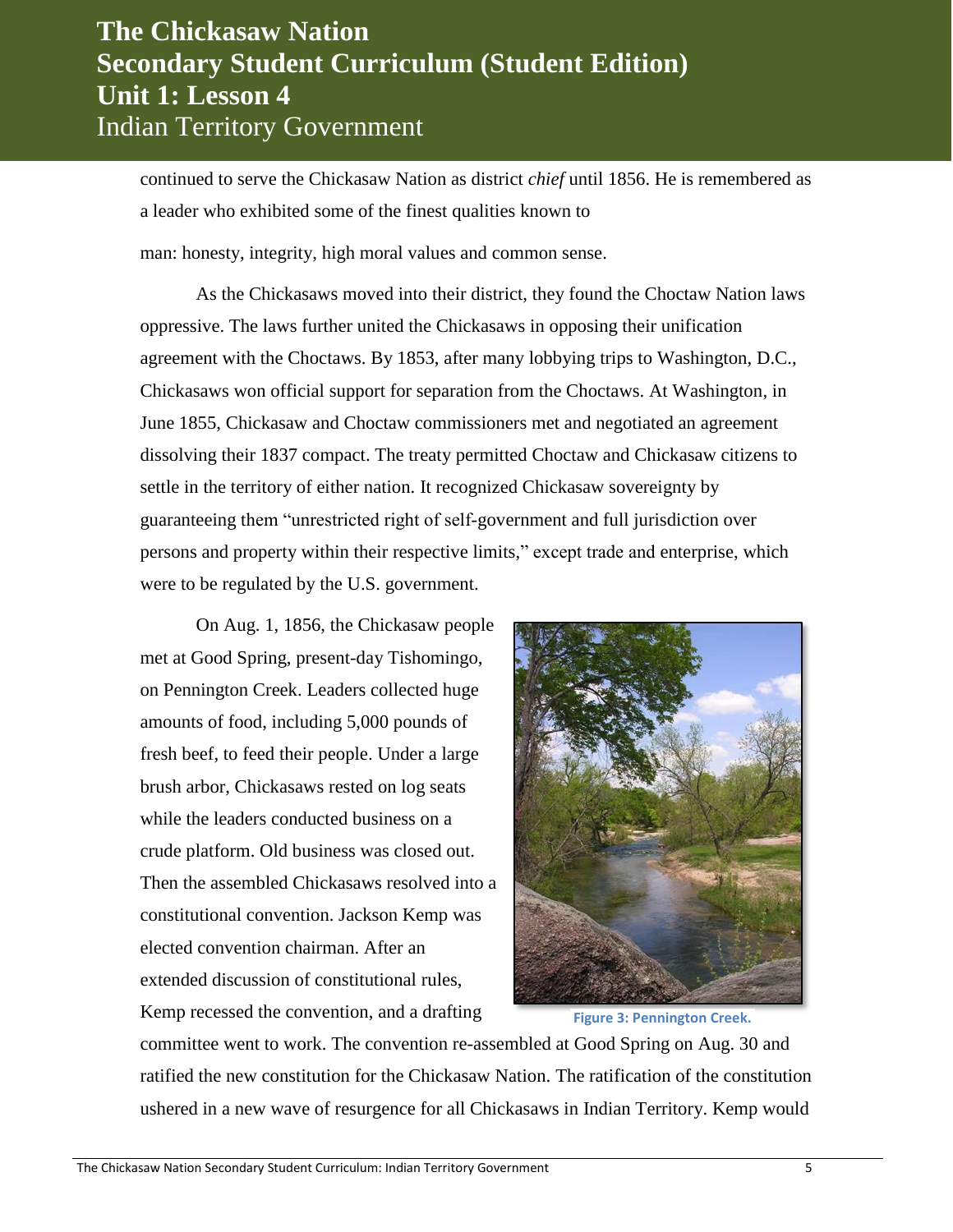go on to serve as the Governor Pro Tempore (Tem.) for the Chickasaw Nation in 1866 and as the president of the Chickasaw Senate in 1867.

The constitution provided for three branches of government (Executive, Legislative and Judicial). The constitution also provided the Chickasaws the opportunity to refer to their leader as they saw fit. The title of governor was selected to represent the supreme executive power of the Chickasaw Nation. The legislature had both a House of Representatives and a Senate. The Chickasaw judiciary, as defined by the 1856 constitution, consisted of a supreme court made up of a chief justice and two associate justices, as well as circuit courts and county courts. Additionally, the constitution defined the four counties (or districts) of the Chickasaw Nation—Panola, Pickens, Tishomingo and Pontotoc—and provided a structure for elected local governments, including a sheriff and constables.

Cyrus Harris was the first elected governor of the Chickasaw Nation. Harris was at the core of implementing the first Chickasaw government and constitution in Indian Territory. Through his formal education, he was fluent in both English and Chickasaw, and this helped bridge the gap with the U.S. government during legislative processes. Described as a man of "great generosity, integrity, patriotism and selfsacrifice," Harris lived a noble life, dedicated to serving his fellow Chickasaws.



**Figure 4: Governor Cyrus Harris, as painted by Chickasaw historian and author Juanita Tate.**

Chickasaw schools and academies began to appear throughout their new land. Knowing that education was

crucial to their survival and witnessing the bad treatment other American Indian children and families were facing, Chickasaws continued to educate their children and reestablished their boarding schools and academies in Indian Territory. The first tribal academy, McKendree Academy, was established in 1844 and would later become the Chickasaw Manual Labor Academy in 1852. Soon thereafter, additional schools were developed that would broaden the Chickasaws' understanding of the changing world,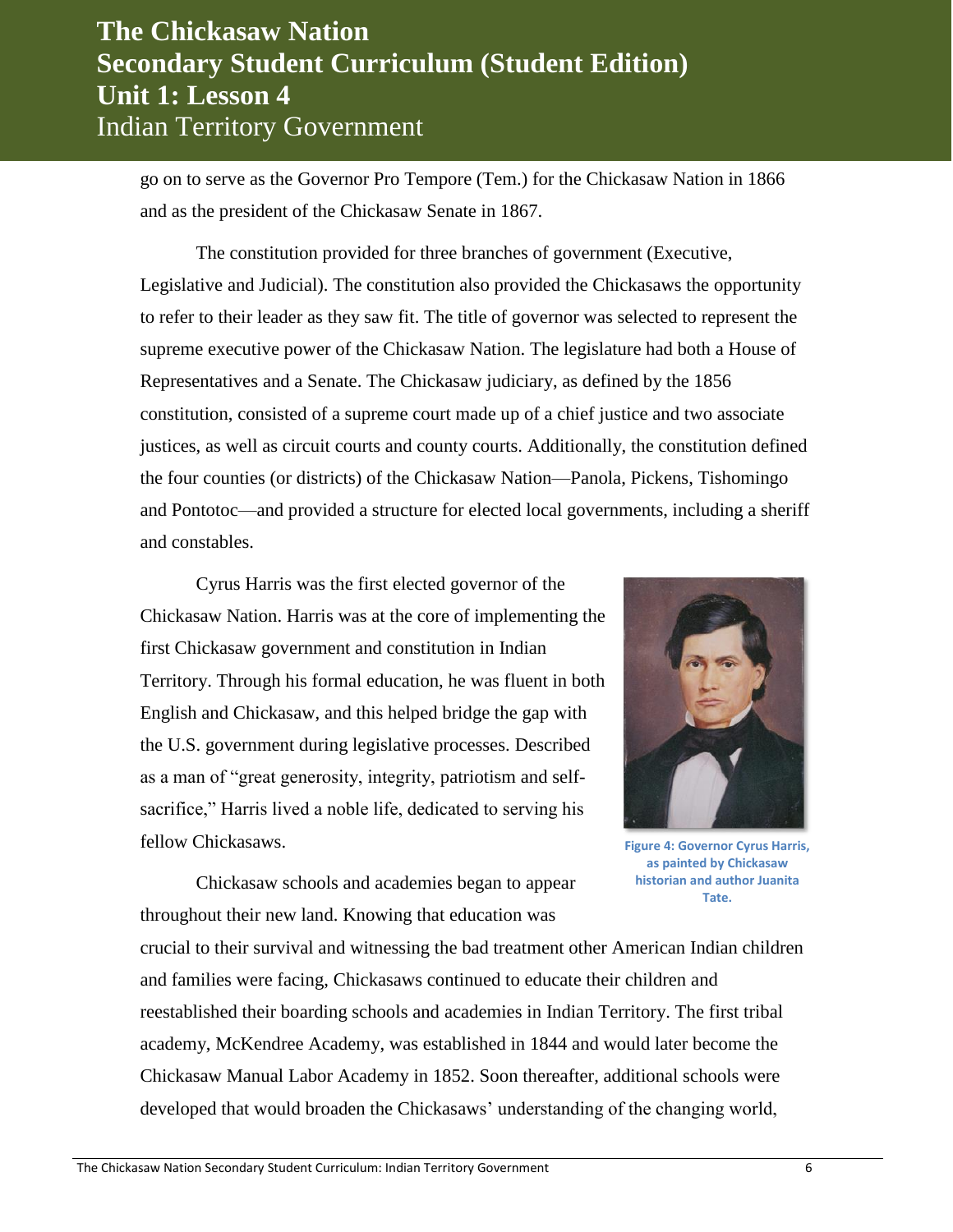including the Wapanucka Female Labor School and the Bloomfield Academy for Chickasaw Females in 1852, Colbert Academy in 1854 and the Burney Institute for Girls in 1859, among many others.



**Figure 5: Chickasaw and Choctaw female students standing in front of Bloomfield Academy. Image courtesy of the Oklahoma Historical Society.**

The Chickasaw Nation partnered with Methodist and Protestant denominations in their efforts to educate the children. All curricula within the schools had academic, social, domestic and religious components. Subjects that were taught included English, history, geography, writing, logic and rhetoric, arithmetic and algebra, and natural and mechanical sciences. The Chickasaw schools continued up into the 1900s with the Carter Seminary in 1932. Remarkably, these schools were established 20 years before the opening of the first federally operated, off-reservation boarding schools, such as the 1879 Carlisle Indian Industrial School in Pennsylvania. While the Chickasaws were uprooted from their Homeland beginning in 1837, their determination for educating and providing for their own citizens remains unconquered.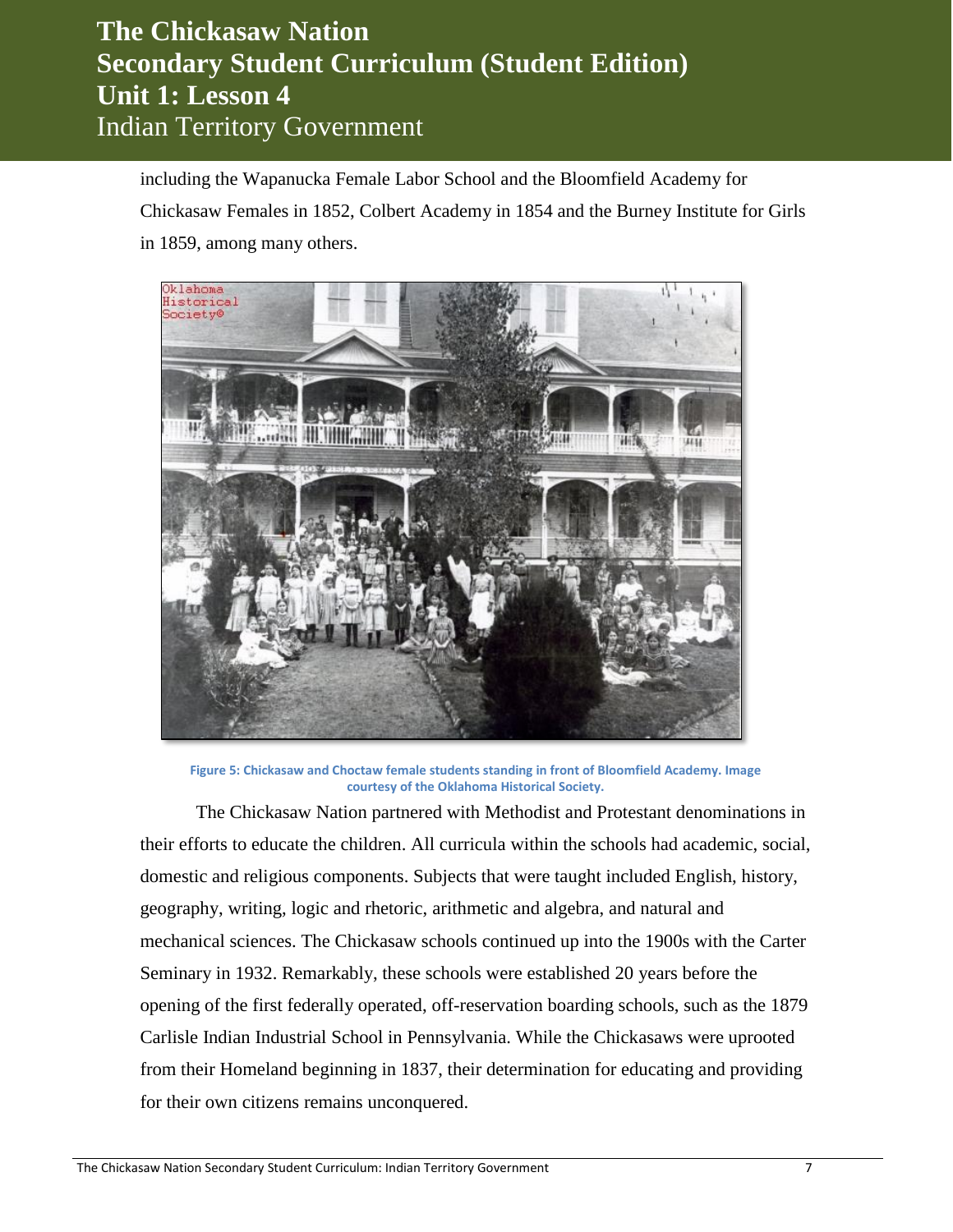Most Chickasaws celebrated the new constitution, which created a government that would answer to the Chickasaw citizens and address their needs. Livelihoods, businesses, schools and farms were reestablished in Indian Territory, and it was the beginning of a new era of progress and success in the Chickasaw Nation. The Chickasaws were presented with many challenges in their quest for their own government in their new land. The determination and resiliency the Nation possessed in their homeland was transferred into Indian Territory, enabling the tribe to overcome the many challenges presented by their non-Indian counterparts. The Chickasaw leaders were instrumental in creating and organizing an independent Chickasaw government in Indian Territory, and their foresight and perseverance have helped create a strong Chickasaw Nation to this day.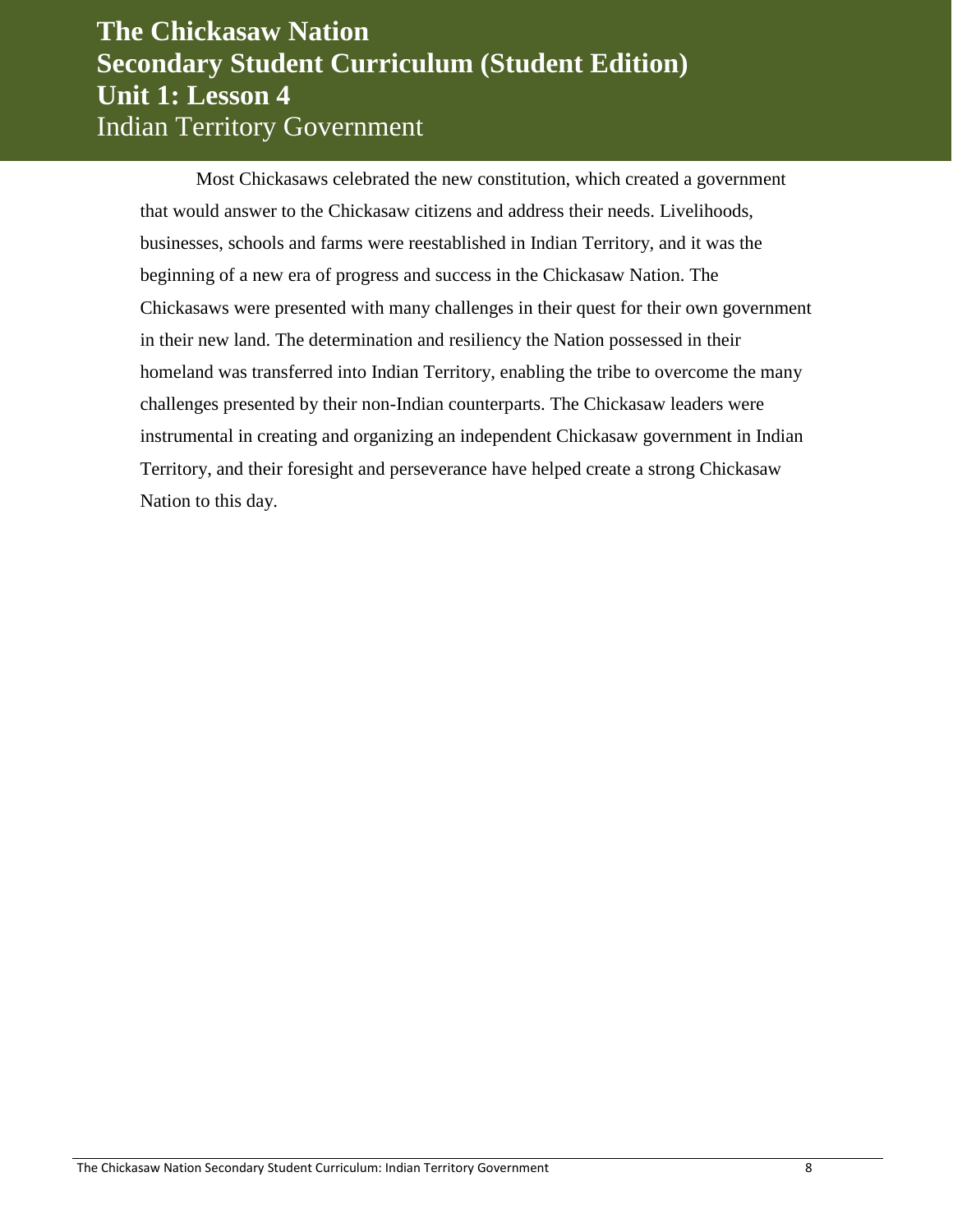#### <span id="page-8-0"></span>**Discussion Questions**

1. Explain what the Chickasaws faced when they arrived in their new land following Removal?

2. What did the 1837 Treaty of Doaksville mean to the Chickasaws?

3. Why did the Chickasaws want to end the Treaty of Doaksville?

4. What monumental event took place in August 1856 at Good Spring near presentday Tishomingo? Describe the work that was accomplished there.

5. Why did Chickasaws begin to reestablish schools in their new land?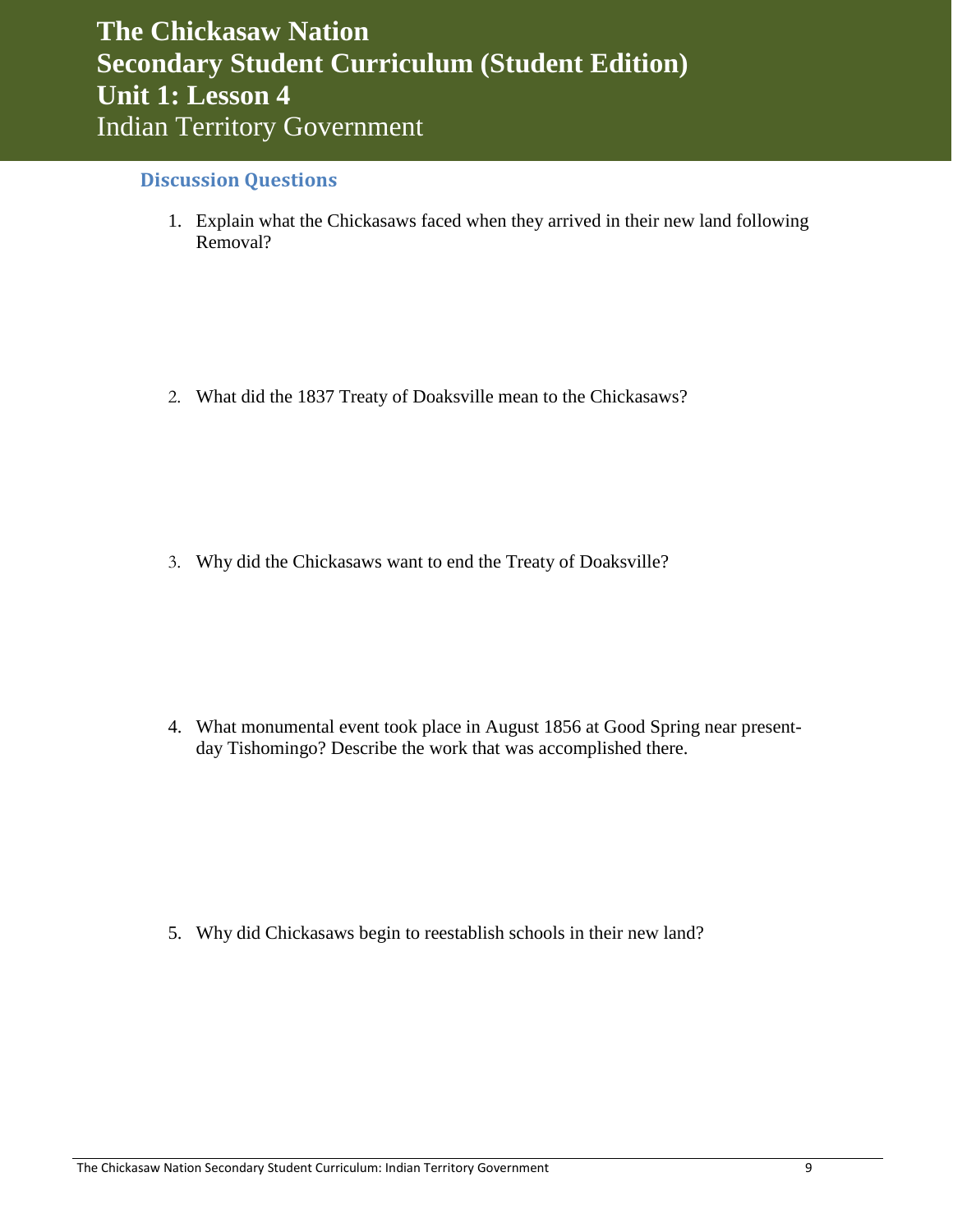#### <span id="page-9-0"></span>**Student Activity**

Based on what you have learned, prepare an essay discussing how the 1856 constitution affected the Chickasaw people in their new land in Indian Territory. Write your essay below.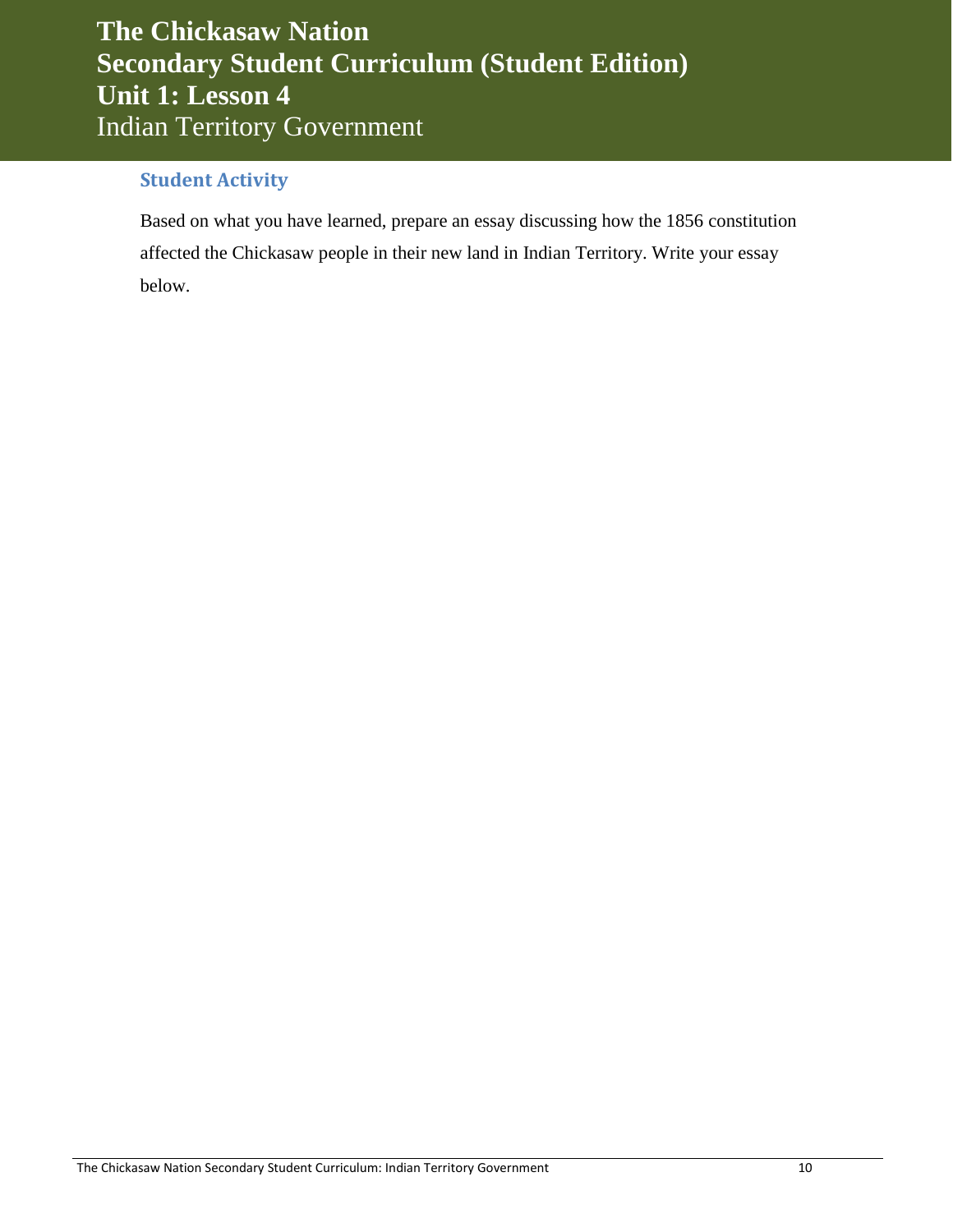#### <span id="page-10-0"></span>**Student Quiz**

- 1. What tribe did the Chickasaws negotiate and sign a treaty with in 1837?
	- a. Choctaw
	- b. Cherokee
	- c. Seminole
	- d. Muscogee (Creek)
- 2. What was the name of the territory that covered the western two-thirds of the Choctaw land in which the Chickasaws first settled?
	- a. Chickasaw District
	- b. Seneca District
	- c. Oklahoma District
	- d. Comanche District
- 3. In 1848, the Chickasaw Nation was administered by whom?
	- a. Governor
	- b. *Minko'*
	- c. Chief
	- d. President
- 4. In 1848, who was selected to serve as the *Chief of the Chickasaw District of the Choctaw Nation*?
	- a. Winchester Colbert
	- b. Jackson Kemp
	- c. *Ishteukahtubby*
	- d. Edmund Pickens
- 5. At what present-day town did the Chickasaws meet to ratify the new Chickasaw Constitution in August 1856?
	- a. Ada
	- b. McAlester
	- c. Tishomingo
	- d. Ardmore
- 6. Which is not a county or district within the Chickasaw Nation?
	- a. Panola
	- b. Ardmore
	- c. Pickens
	- d. Tishomingo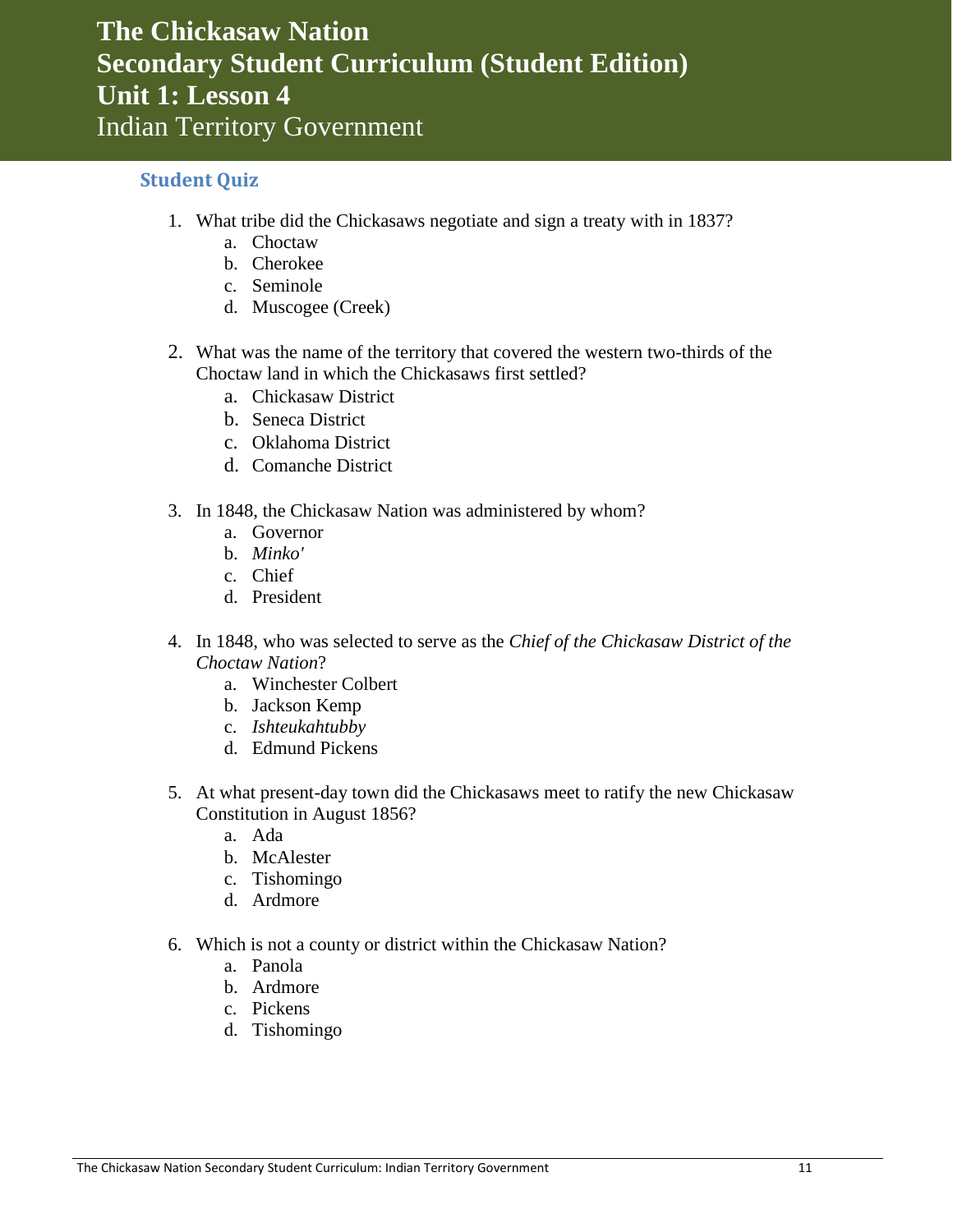- 7. In 1856, who became the first elected governor of the Chickasaw Nation?
	- a. Edmund Pickens
	- b. Cyrus Harris
	- c. Jackson Kemp
	- d. *Ishtehotopa*
- 8. What was the name of the first Chickasaw school in Indian Territory?
	- a. Wapanucka Institute
	- b. Bloomfield Academy
	- c. McKendree Academy
	- d. Harley Institute
- 9. What political parties are represented by individuals running for governor of the Chickasaw Nation?
	- a. Democrat
	- b. Republican
	- c. Independent
	- d. No political parties
- 10. Who served as the Governor Pro Tempore (Tem.) for the Chickasaw Nation?
	- a. Cyrus Harris
	- b. Edmund Pickens
	- c. Jackson Kemp
	- d. Winchester Colbert